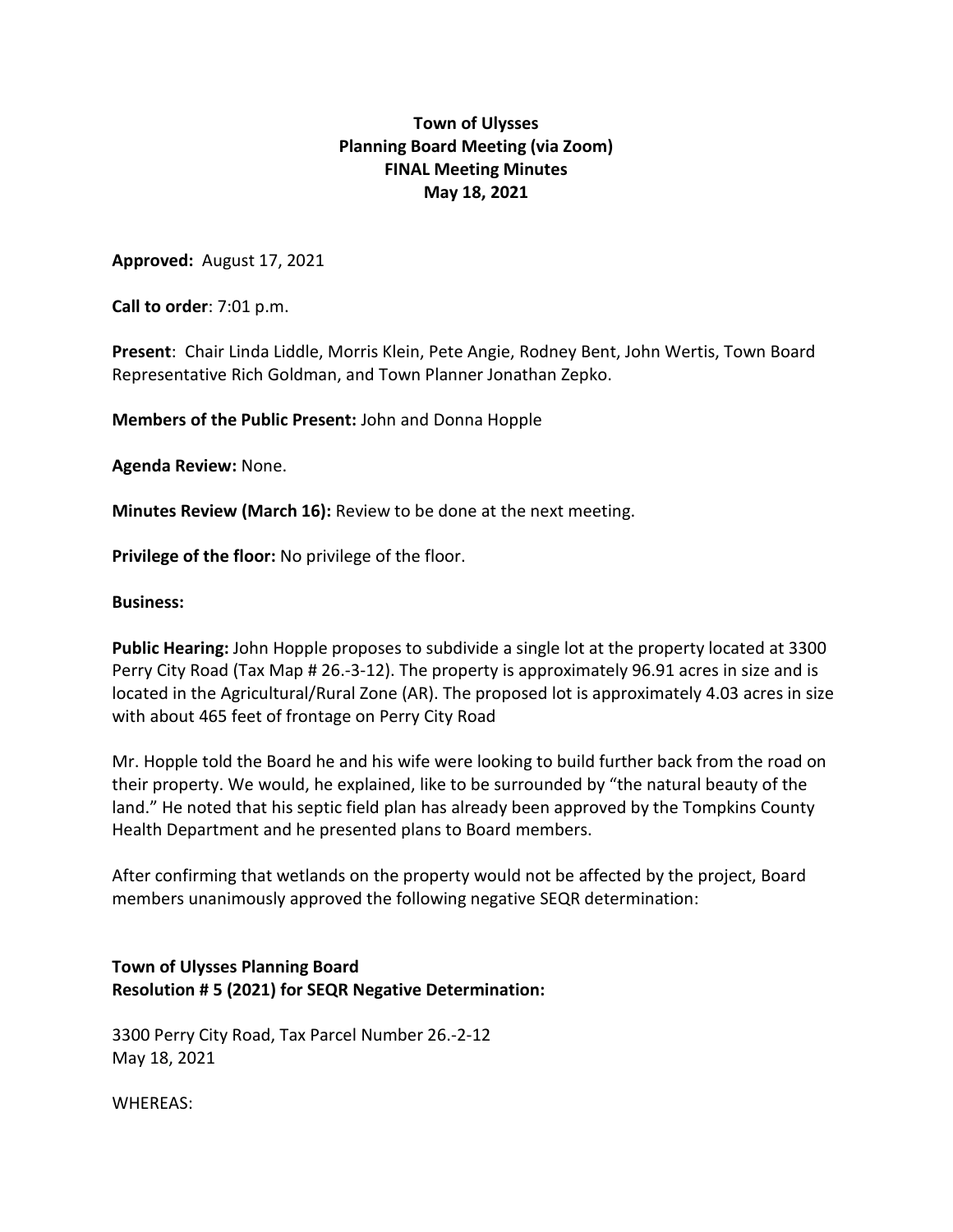1. This is in consideration of a Minor Subdivision located at 3300 Perry City Road, Tax Parcel Number 26.-2-12, for the creation of two lots. The proposed project is located on an ~96.9-acre parcel in the Agricultural (AR) Zone.

### NOW THEREFORE BE IT RESOLVED:

That after careful consideration of the Short Environmental Assessment Form and evaluation of the possible impacts submitted by staff, the Town of Ulysses Planning Board hereby determines that:

1. the action is Unlisted and will act as Lead Agency in an uncoordinated environmental review with respect to the project; and

2. both agricultural and residential uses are permitted under zoning and neither an increase in traffic nor a significant increase in residential density are anticipated. As land disturbance for the new home will be minimal, there will be little to no potential impacts to surface or subsurface water and will not result in significant adverse environmental impacts. The Board makes a negative determination of environmental significance for the reasons set forth in the Environmental Assessment Form Parts 2 and 3 referenced above, in accordance with the New York State Environmental Quality Review Act for the above referenced action as proposed, and therefore, an Environmental Impact Statement will not be required.

Motion made: Ms. Schneider Seconded: Mr. Bent

Ms. Liddle then read the following resolution into the minutes:

## **Town of Ulysses Planning Board Resolution # 6 (2021) for Minor Subdivision**

3300 Perry City Road, Tax Parcel Number 26.-2-12 May 18, 2021

WHEREAS:

A. The proposed action is in consideration of a Minor Subdivision located at 3300 Perry City Road, Tax Parcel Number 26.-2-12, for the creation of two lots. The proposed project is located on a ~96.9 acre parcel in the Agricultural Zone, and

B. The existing lot will be subdivided into two lots. Parcel "A" will be ~4 acres; Parcel "B" will be ~92.9 acres.

C. The Planning Board, acting as lead agency for the project, has issued a Negative Declaration of Significance, pursuant to the New York State Environmental Quality Review Act ("SEQRA"), 6 NYCRR Part 617; and